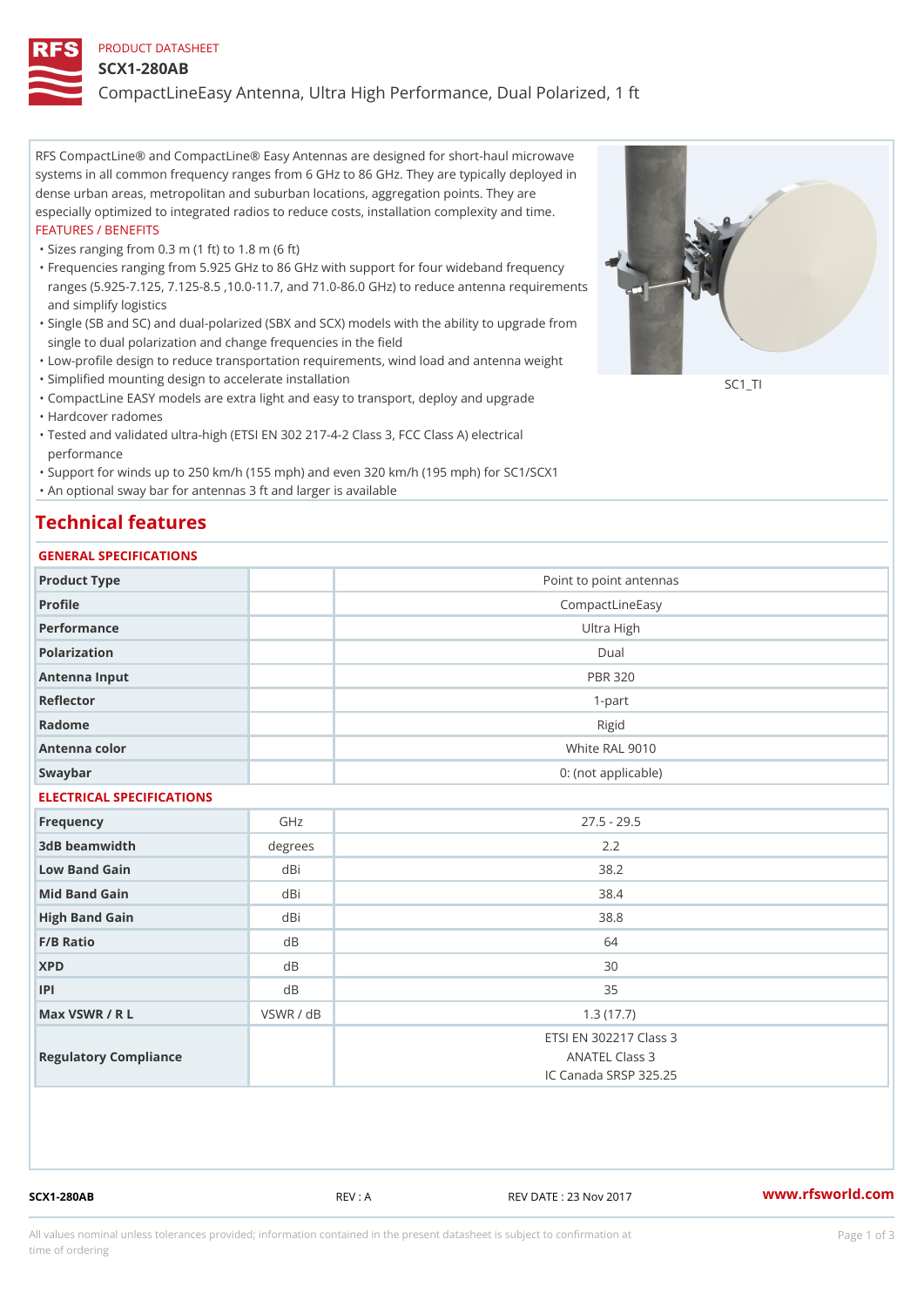## PRODUCT DATASHEET

## SCX1-280AB

CompactLineEasy Antenna, Ultra High Performance, Dual Polarized, 1 ft

| $SCX1 - 280AB$                                                               |                                   |                            | REV : A    | REV DATE : 23 Nov 2017      | www.rfsworld.co |
|------------------------------------------------------------------------------|-----------------------------------|----------------------------|------------|-----------------------------|-----------------|
| External Document Links<br>SC1/SCX1 PACKING                                  |                                   |                            |            |                             |                 |
| M Torque<br>$maximum$ @<br>survival wind<br>speed Nm (ft<br>$1b$ )           | N <sub>m</sub><br>$\pm$ t)<br>l b | 230 (170)                  |            | Forces 1ft SC               |                 |
| Fa Axial force<br>$max.$ @<br>survival $w \nvert N$ ( $ b$ )<br>speed        |                                   | 715 (161)                  |            |                             |                 |
| Fs Side force<br>$max.$ @<br>survival $wined$ ( $\vert b \rangle$ )<br>speed |                                   | 354(80)                    |            |                             |                 |
| WINDLOAD                                                                     |                                   |                            |            |                             |                 |
| Dimension_F                                                                  | m m<br>(in)                       |                            | 40(1.6)    |                             |                 |
| $Dimension$ = E                                                              | m m<br>(i n)                      |                            | 46(1.8)    |                             |                 |
| $Dim_D -$<br>$114$ m m (4.5 _ ir ) $\sqrt{$ ii p $\sqrt{ }$                  | m m                               | 270.5(10.65)<br>283 (11.1) |            | Outline_1ft_CompactLineEasy |                 |
| $Dim_D - D -$<br>89mm (3.5_in) Pi(pine)                                      | m m                               |                            |            |                             |                 |
| $Dim_D - D -$<br>$51mm(2_in)Pip@in$                                          | m m                               |                            | 250(9.8)   |                             |                 |
| $Dimension_C$                                                                | m m<br>(in)                       |                            | 165(6.5)   |                             |                 |
| $Dimension_B$                                                                | m m<br>(in)                       |                            | 187(7.4)   |                             |                 |
| $Dimension_A$                                                                | m m<br>(in)                       |                            | 387 (15.2) |                             |                 |
| MOUNTOUTLINE                                                                 |                                   |                            |            |                             |                 |
| optional Swaybar                                                             |                                   |                            |            | 0: (not applicable)         |                 |
| FURTHER ACCESSORIES                                                          |                                   |                            |            |                             |                 |
| Operational Windspeed                                                        |                                   | $km/h$ (mph)               |            | 252 (156)                   |                 |
| Approximate Weight<br>Survival Windspeed                                     |                                   | kg (lb)<br>$km/h$ (mph)    |            | 5(11.02)<br>320 (198)       |                 |
| Mounting Pipe Diameter<br>maximum                                            |                                   | $mm$ (in)                  |            | 114(4.5)                    |                 |
| Mounting Pipe Diameter<br>minimum                                            |                                   | $mm$ (in)                  |            | 48 (1.9)                    |                 |
| Polarization Adjustment                                                      |                                   | degrees                    |            | ± 5                         |                 |
| Azimuth Adjustment                                                           |                                   | degrees                    |            | ± 15                        |                 |
|                                                                              |                                   | degrees                    |            | ± 15                        |                 |
| Elevation Adjustment                                                         |                                   |                            |            |                             |                 |

All values nominal unless tolerances provided; information contained in the present datasheet is subject to Pcapgelio an atio time of ordering